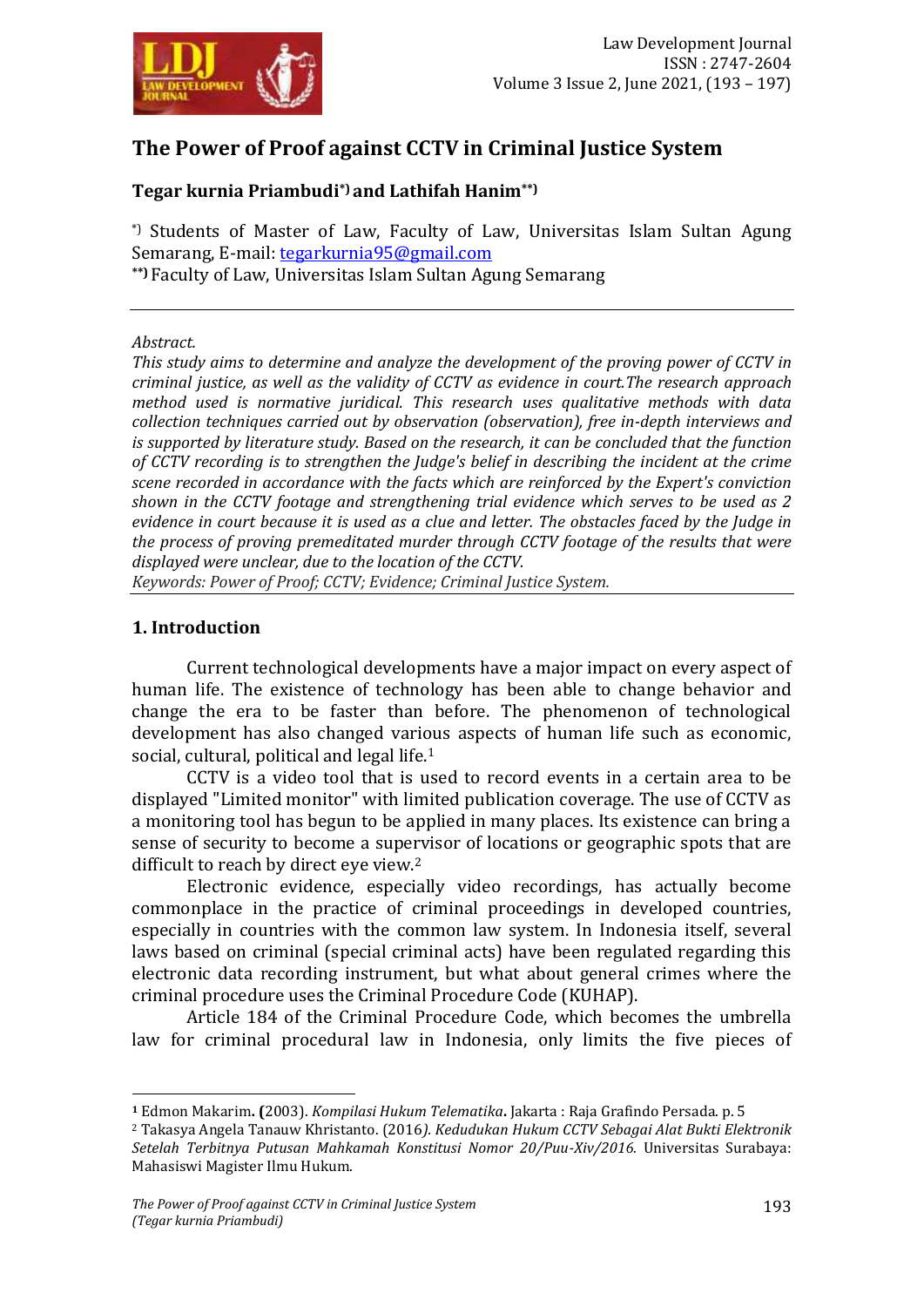

evidence, namely witness testimony, expert testimony, letters, instructions, and statements of the defendant.<sup>3</sup>

This formulation is not able to accommodate the development of the existing society. So far, the position of video recordings in practice is still being debated regarding its recognition in criminal court evidence, but lately the role of electronic data recordings, especially these videos, can have value in the power of evidence.

The judiciary has a very important position and role in receiving, adjudicating and deciding cases submitted to it. In deciding a case, the court must pay attention to the evidence, not only in the lawsuit but also considering the existence of other evidence, such as witness testimony, instructions, and others.

The theory of evidence, which in English is called evidence theory, while in Dutch, is called bewijstheorie, is a theory that is often used, both by judges, lawyers, prosecutors and justice seekers in order to seek truth and justice.

Based on the background of this problem, the authors formulate the following problems: To what extentthe development of the proving power of CCTV in criminal justice? How is the validity of CCTV as evidence in court?

### **2. Research methods**

The research approach method used is normative juridical. This research uses qualitative methods with data collection techniques carried out by observation, free in-depth interviews and is supported by literature study.

#### **3. Results and Discussion**

1

Judges as the main role of proof in the trial are required to adhere to the Criminal Procedure Code. If the law is incomplete or unclear, the judge must seek or find the law (rechtvinding). Legal discovery according to Sudikmo Mertokusumo.<sup>4</sup> Defined:

"As a process of legal formation by judges or other legal officers who are assigned the task of implementing the law or applying general legal regulations to concrete legal events".<sup>5</sup>

In a legal system, the aspect of law enforcement is the center of "activity" in legal life. Law enforcement in a broad sense includes activities to carry out and enforce the law against any violation or misconduct of the law committed by legal subjects, either through judicial procedures or through arbitration procedures and other dispute resolution mechanisms (alternative desputes or conflicts resolution).

Meanwhile, in a narrow sense, law enforcement involves taking action against any violations or deviations from statutory regulations, especially in a narrower way through the criminal justice system which involves the role of the police, prosecutors, advocates, or lawyers and judicial bodies.

<sup>3</sup> Act No. 8 of 1981 concerning the Criminal Procedure Code

<sup>4</sup> Sudikno Mertokusumo dan A. Pitlo. (1993). *Bab-bab tentang Penemuan Hukum*. Jakarta: Citra Aditya bakti. p. 37

<sup>5</sup> Lanka asmar dan Samsul fadli. (2019). *Metode Penemuan Hukum Pembuktian elektronik dan CCTV pada Peradilan Pidana*. Yogyakarta: UII Press. p. 7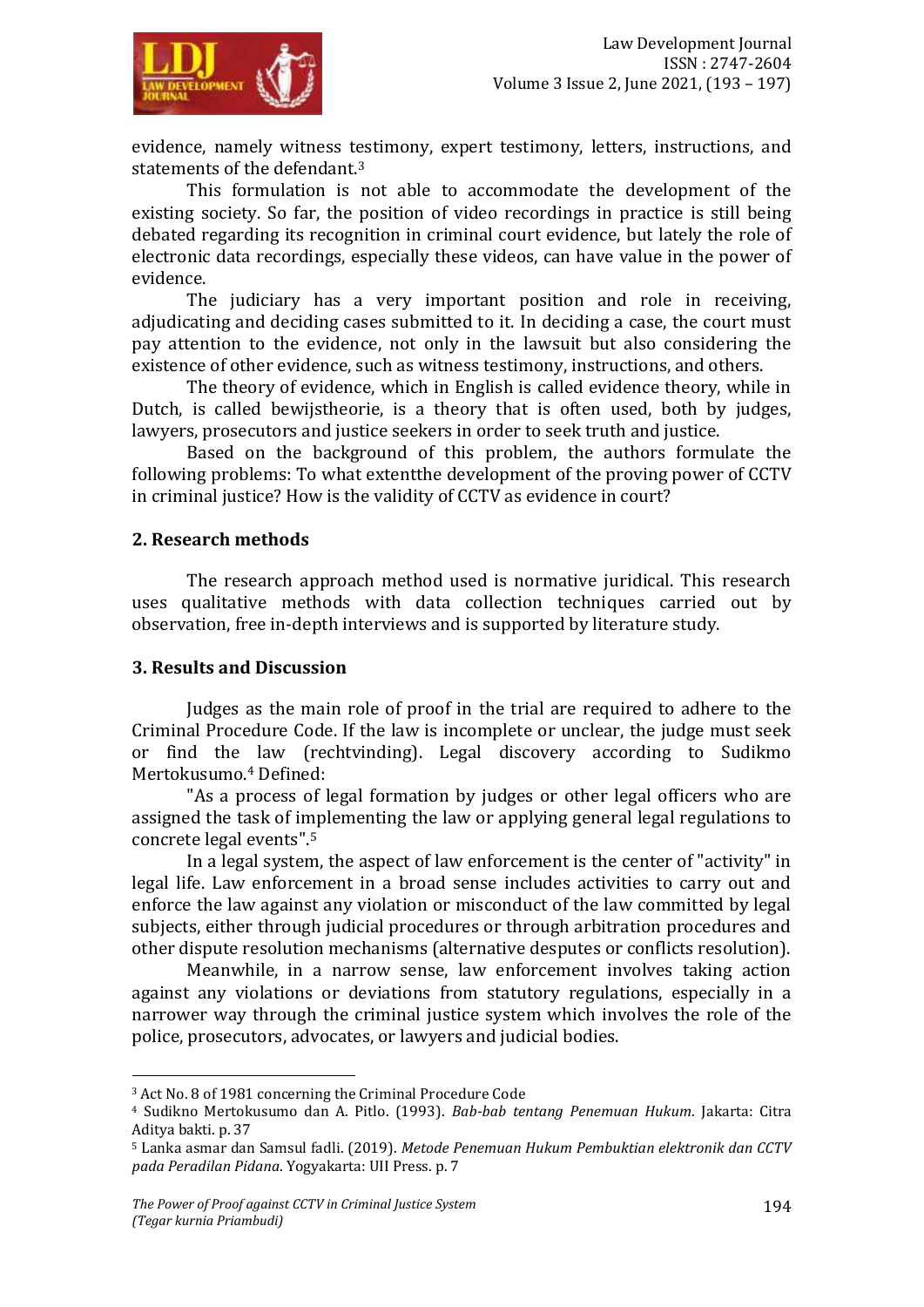

The criminal justice system known in Indonesia is a translation of "*criminal justice system*"A system developed by law practitioners in the United States. According to Marjono Reksodiputro, the criminal justice system is a crime control system consisting of the police, prosecutors and prisons. Crime control is a control system in a management approach.

The functions of the criminal justice system are *first*. Prevent crime. Second. Acting on the perpetrator of a criminal act by providing an understanding of the perpetrator of a criminal act where prevention is not effective. Third. Review of the legality of prevention and enforcement measures. Fourth. Court decisions to determine guilt or innocence of the detained person. Fifth. In the appropriate position against a person, money is found guilty. Sixth. Correction institutions by state instruments approved by the community for their behavior that has violated criminal law.<sup>6</sup>

The criminal justice system in Indonesia specifically adheres to:

- Principles of specialization, differentiation and competition.
- The principle of a trial that is fast, simple and low cost.
- The principle of the presumption of innocent.
- The principle of equality before the law, (equality before the law).
- The principle of "opportunity"
- The examination is open to the public
- The suspect/defendant is entitled to legal assistance
- The principles of the acquisator and the incusator (inquisitoir)
- Examination by the judge directly and verbally.<sup>7</sup>

In criminal proceedings, often the evidence is in the form of CCTV coupled with the information of a digital forensic expert to strengthen the authenticity of the CCTV footage. Whether CCTV and a digital forensic expert's statement are an integral part of the evidence or are a separate part, it is interesting to be reviewed in the next discussion.

The use of CCTV as evidence shows that the position of Closed Circuit Television as evidence in the judiciary in Indonesia cannot be separated from Act No. 19 of 2016 concerning Electronic Information and Transactions (UU ITE) and the Decision of the Constitutional Court Number 20/PUU-XIV/2016 that electronic evidence (including CCTV) must not only have formal and material requirements, and must also be interpreted by law enforcers at the request of law enforcers.

Prior to the Constitutional Court's decision, there had been legal questions regarding the position of electronic information and electronic documents in criminal procedural law in Indonesia. If we analyze the provisions of Article 5 paragraph (2) of Act No. 19 Year 2016 concerning Electronic Information and Transactions (UU ITE), it is said that both are extensions of valid evidence in accordance with applicable procedural law. Article 5 paragraph (2) of Act No. 19 of 2016 concerning Electronic Information and Transactions (UU ITE) regulates that Electronic Information and/or Electronic Documents and/or their printouts are an

**.** 

<sup>6</sup> Tolib Effendi. (2013). *Sistem Peradilan Pidana*. Yogyakarta: pustaka yustisia. p. 10-14

<sup>7</sup> Marwan Effendy. (2012). *Sistem Peradilan Pidana Tinjauan Terhadap Perkembangan Hukum Pidana*. Jakarta: Referensi. p. 5-6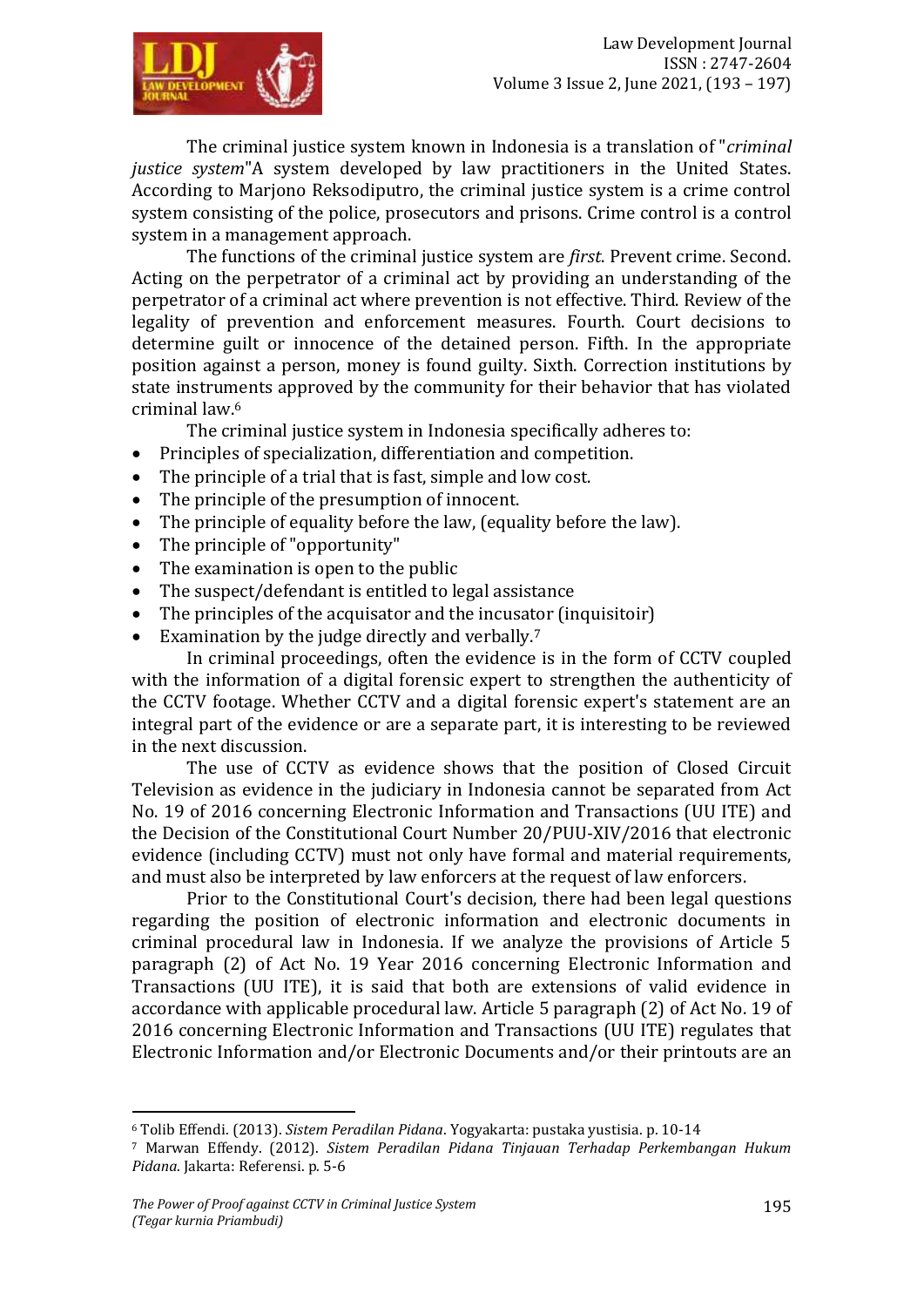

extension of legal evidence in accordance with applicable procedural law. in Indonesia.

There is no valid explanation regarding what is meant by the expansion, so the question arises whether the expansion is interpreted as an addition to evidence or is part of existing evidence. In Article 184 of Act No. 8 of 1981 concerning the Criminal Procedure Code (KUHAP) there are five pieces of evidence, namely witness statements, expert statements, letters, instructions and statements of the defendants and if the expansion is meant to be added, the evidence in criminal procedural law in Indonesia in general becomes more of five8.

The electronic information and electronic data can be used as a basis for evidence of guidance for the Panel of Judges. Then if the expansion is interpreted as part of existing evidence, then the evidence in criminal law generally remains at five, however, both electronic information and electronic documents can be included in evidence or documentary evidence.

Several things that can be revealed and proven with electronic evidence include identifying objects (electronic evidence), determining the relationship between electronic evidence and the perpetrator who is suspected of committing a criminal act, reconstructing the past, protecting the innocent and preparing experts in court

The steps through CCTV footage in digging up evidence in the form of electronic evidence so that it can be used in proving a criminal case is not easy because of the characteristics attached to it. After the principles and stages are fulfilled (it can be said as formal requirements), then the material requirements are met, namely the relationship between the contents of electronic evidence and proof of a criminal case.

### **4. Closing**

**.** 

The function of CCTV footage is to strengthen the Judge's belief in describing the incident at the crime scene recorded in accordance with the facts which are reinforced by the Expert's conviction shown in the CCTV footage and strengthen trial evidence which serves to be used as 2 evidence in court because it is used as instructions and letters. The obstacles faced by the Judge in the process of proving premeditated murder through CCTV footage of the results that were displayed were unclear, due to the location of the CCTV.

Based on the above conclusions, the author provides the following suggestions: For law enforcement officials, in determining a cyber crime crime so that they can listen to expert testimony starting from the level of investigation to the level of case resolution at court, so that the arguments and interpretations used are no different and the Judge in deciding a cyber crime case can have conviction as the norm. applicable law and decide cases fairly.

<sup>8</sup> Soerodibroto soenarto. (2003). *KUHP dan KUHAP Dilengkapi Yurisprudensi Mahkamah Agung dan Hoge Raad edisi kelima.* Jakarta: RajaGrafindo Persada. p. 438.